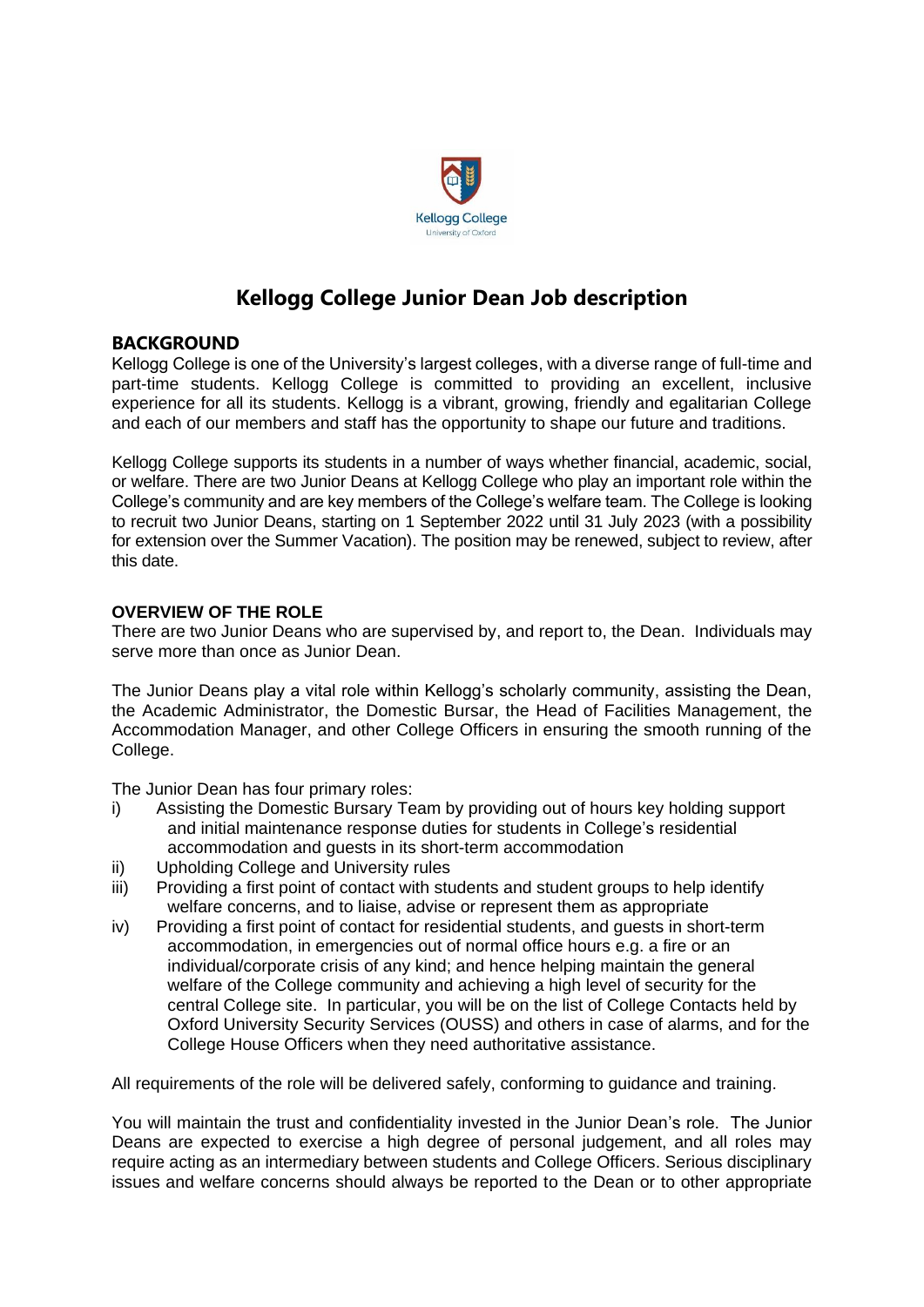Officers. At least one Junior Dean will be expected to attend the termly Equality and Welfare Committee meeting, regular meetings with the College's Accommodation Officer and House Officers, training, awareness, and welfare team events whenever possible, and will represent the College at other meetings as identified by the Dean.

The Junior Deans are required to be (or become) members of Kellogg College and to reside in Kellogg College accommodation, which will be provided free of charge. The Junior Dean rooms are conveniently located on the College site and Junior Deans will be required to move into College accommodation when the position starts on 1 September 2022.

The Junior Deans must act in the interest of Kellogg College and its members at all times.

## **RESPONSIBILITIES/DUTIES**

#### **Emergency contact**

The Junior Deans will be the first point of contact for students in the event of an evening, nighttime, or weekend emergency. You will call for medical assistance, University Security, the Police and/or other emergency services as necessary. The Junior Deans will alert other College Officers as required (usually Facilities, Accommodation and/or the Dean), and will record notes of all incidents which they will copy to the College Safety Officer (currently the Domestic Bursar) during the next working day. You will be given First Aid training and may be called on to respond to First Aid situations.

## **Security and Fire Alarm monitoring and response**

The Junior Deans will be responsible for a full set of key cards for all residential rooms to be used in the event of an emergency or resident lock-out at evenings, night-time or weekends (these will be issued by the Head of Facilities Management).

The Junior Deans will be the first point of contact with OUSS as and when they are required, to attend the site outside office hours for security or fire alarm response.

In the event of a fire alarm activation, the Junior Deans will ascertain whether there is a fire or whether the activation is accidental. If the activation is accidental, they will call OUSS and advise them of this. OUSS will then contact the Fire Service to prevent unnecessary call-outs.

The Junior Deans will act as Fire Marshalls and will be provided with relevant training.

The Junior Deans are sometimes called on to be responsible for ensuring buildings are secure at the end of MCR-run events, and helping to ensure that events comply with the College's Premises licence. They should not put themselves at risk at any time but should summon University Security for additional support and assistance if necessary.

#### **Welfare and Student liaison**

The Junior Deans serve as the first point of contact for students, the MCR and other student groups. The Junior Deans are not expected to have counselling training but rather to be a first point of contact, being vigilant to welfare concerns, attending training and awareness events when possible and, where appropriate, referring the student to a more qualified service, and alerting the relevant College Officer. The Junior Deans may be required to act as intermediaries in meetings with student members and other parties. The Junior Deans will assist students to understand and resolve problems. The Junior Deans will be expected to liaise with House Officers, Peer Supporters and the MCR Equality and Welfare Committee, and to participate actively as part of the College Welfare Team. The Junior Deans will attend and actively participate in MCR meetings and events.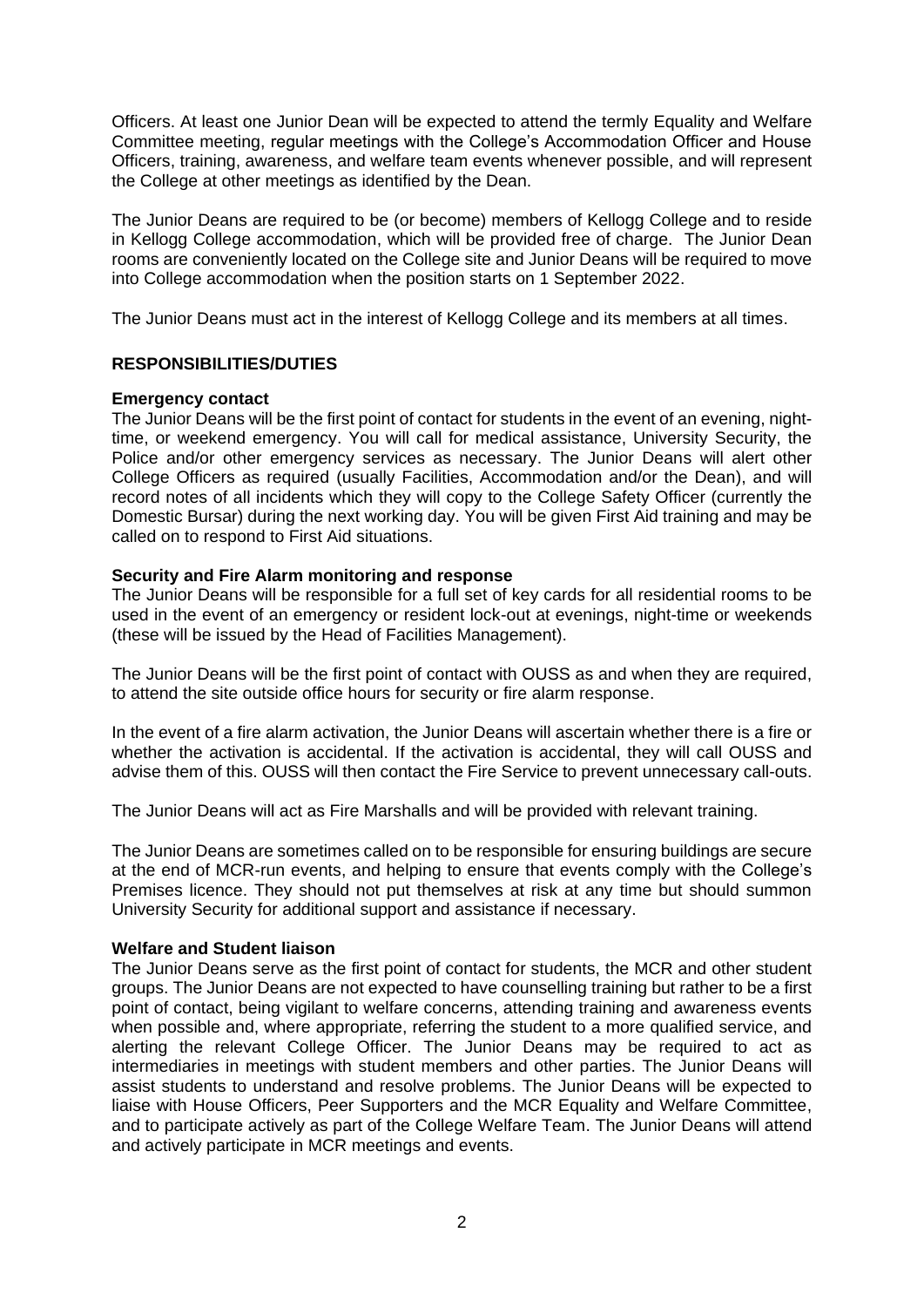The Junior Dean attending Guest Night dinners will be a first point of contact for students who would welcome being met at dinners and seated with the Junior Dean.

Junior Deans will be expected to attend Welcome Week events at the start of each term and other events to raise the visibility of the Junior Dean role and of welfare support, and will encourage contact from students.

#### **Discipline**

The Junior Deans are expected to help maintain an atmosphere conducive to learning by enforcing the rules and regulations of Kellogg College and the University of Oxford. The most common disciplinary issues dealt with are ones of noise and damage to College property. The Junior Deans are expected to exercise their own judgement in the upholding of these rules, but are also expected to report serious violations to the Dean for support, and for clarification of policies and escalation if required. The Junior Deans should be familiar with the College's disciplinary proceedings and other relevant policies. Copies will be provided.

#### **Confidentiality**

Confidentiality and discretion are key components of this role. The Junior Deans will act in accordance with the College's Confidentiality guidelines at all times.

#### **Availability**

The Junior Deans should be approachable and available as required (if not in person then via the College provided mobile phone or by Junior Dean email) for students, both those residing on the College site and those in private and University accommodation.

They will be expected to be resident and on call in College, including on Bank Holidays. Ordinarily Junior Deans would not be expected to be resident during the College Christmas closure period This is not a term-time only role and the Junior Deans, when on call, on weekend days and all evenings, will be expected to be in College or within easy reach (no more than 30 minutes) of College. They will also be expected to be on College premises between 11pm and 7am. Additionally, the Junior Deans will be required to assist with Kellogg College Accommodation key card collection arrangements by appointment out of office hours.

The Junior Deans are required to divide on-call time via an equitable rota agreed between themselves and approved by the Dean. This rota, usually one week on/one week off, will be made available to relevant College Officers and staff.

The Junior Deans will not work more than 20 hours per week.

If one Junior Dean needs to be absent from Oxford, it is expected that the other Junior Dean will be on duty. The College recognises, however, that there may be times when both Junior Deans might need to be absent for urgent purposes, such as conference attendance or other extenuating circumstances. Such instances are permissible but should be kept to a minimum, and must be agreed in advance with the Dean, as cover will need to be arranged by the Domestic Bursary and Welfare Team.

The Junior Deans will have access to a College email address and are expected to check it regularly and respond to messages promptly.

## **General Conditions**

#### **Remuneration**

The Junior Deans receive:

• Accommodation in College-designated rooms without charge. The accommodation is provided for the Junior Dean and is co-terminus with that post. Should you or the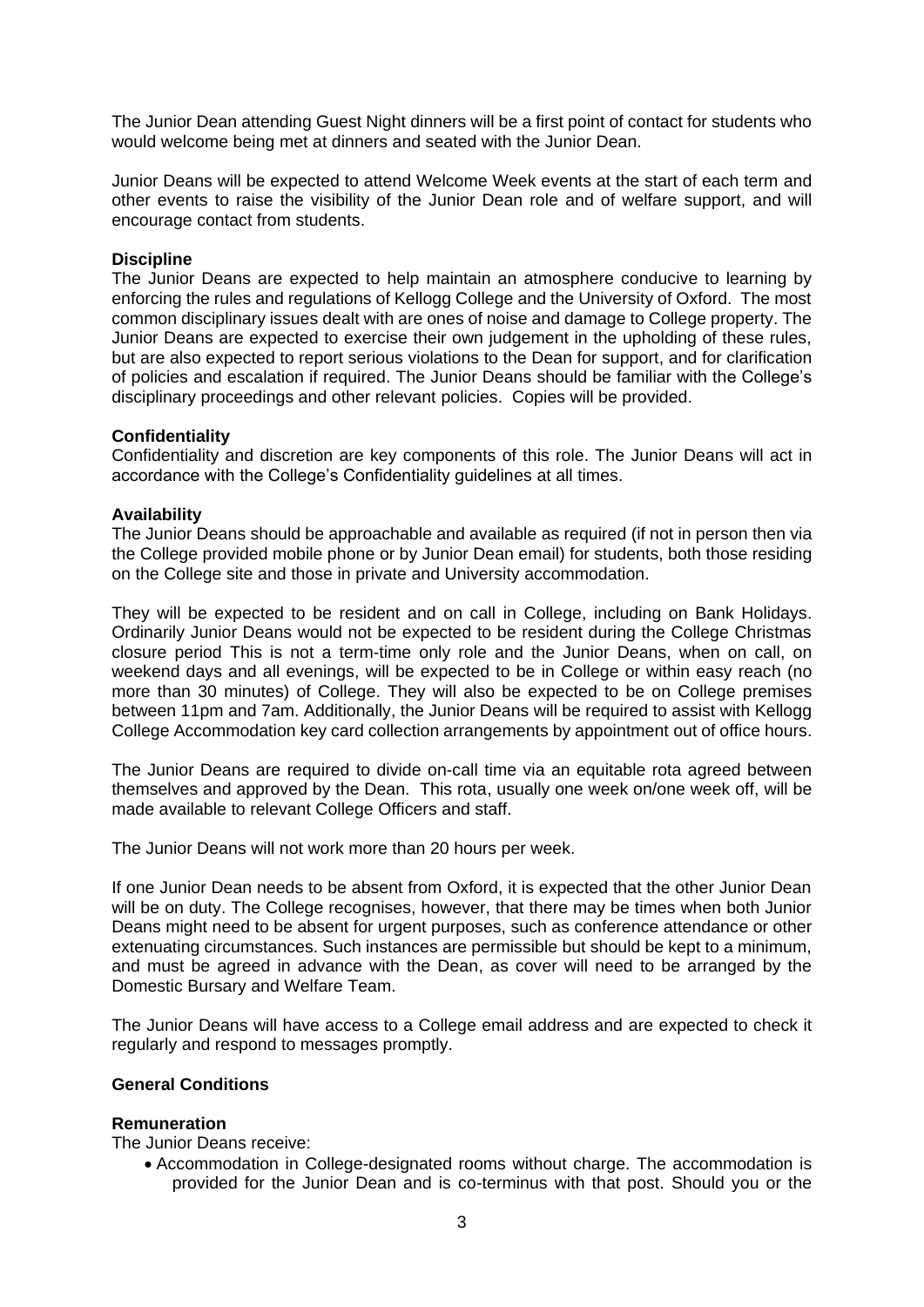College terminate your role as Junior Dean, you will be required to vacate the accommodation.

- Complimentary lunch, brunch, and informal dinners when available. Dining and lunching rights apply during vacations as well as term, except when the College and/or the catering facilities are closed.
- Free Guest Night dinners when available during term (one Junior Dean to attend each Guest Night dinner in their capacity as Junior Dean, attendance to be on an equitable rota agreed between themselves). Junior Deans may not have guests at Guest Night Dinner when attending in capacity as Junior Dean.
- A basic mobile phone for use relating to the function of being Junior Dean.

Suspended students cannot act as Junior Deans and therefore will not be able to remain in Kellogg College accommodation.

# **Person specification:**

The successful candidate will be able to demonstrate:

- Current Postgraduate student status at Oxford University.
- Ability to respond to situations reliably, promptly, responsibly, and exercise good judgment
- High levels of personal responsibility and integrity
- Proven experience of holding positions of responsibility
- Accurate record keeping
- Ability to act confidentially
- Ability to work well in and with a team, including the welfare team and the facilities team
- Ability to build relationships with students to be approachable and yet able to maintain discipline
- Excellent communication skills
- Entitlement to work in the UK.

. The following are also desirable:

- Experience of representing people and/or negotiating
- DPhil student status
- Experience of studying at a collegiate university
- At least two years of study remaining.

Applicants will be expected to demonstrate how their experience equips them to meet these requirements. Kellogg College shall provide relevant training opportunities for Junior Deans.

## **How to Apply**

To apply, please provide a covering letter explaining why you are a suitable candidate for the position. Please include details of two referees and enclose a current CV. One of your referees must be your current Supervisor who is required to give their consent that they believe you are a suitable candidate for the role and that they believe it will not detrimentally affect your studies. **Applications should be addressed to the Dean, Dr Tara Stubbs, and sent to [vacancies@kellogg.ox.ac.uk](mailto:vacancies@kellogg.ox.ac.uk) no later than noon on Friday 20 May 2022**. If you have any queries please contact the Dean, Dr Tara Stubbs, by email: [tara.stubbs@kellogg.ox.ac.uk](mailto:tara.stubbs@kellogg.ox.ac.uk)

Kellogg College will assume that it is free to approach referees at any stage of the application process unless the candidate's application stipulates otherwise. Please state such requirements explicitly alongside the details of the relevant referee(s). All reasonable interview expenses will be reimbursed.